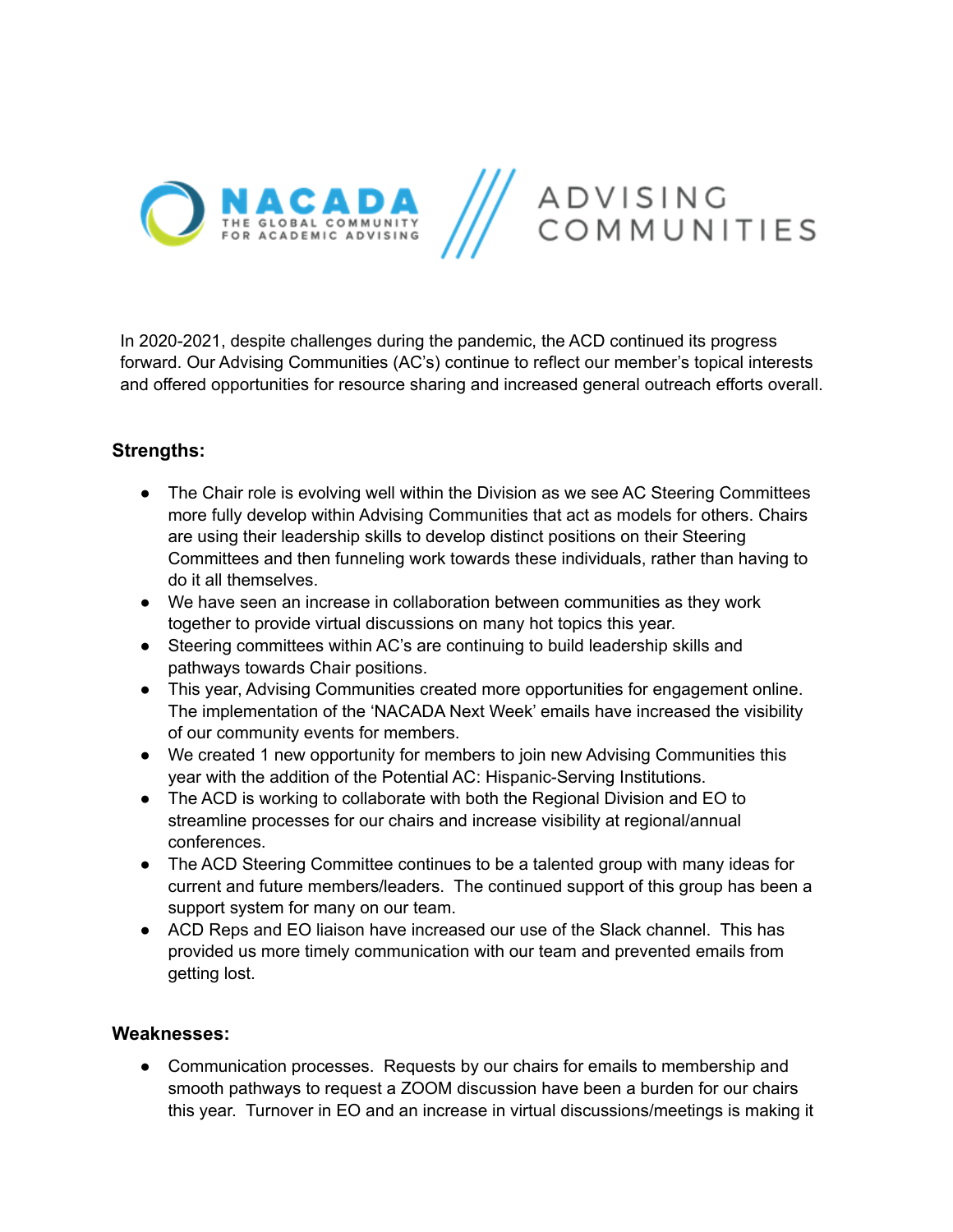challenging for our chairs to execute their goals and for their members to receive timely emails.

- Training. It has been a goal of ours to create training in Canvas. As the pandemic has increased advisor workloads, it has altered our training approach and pushed back this goal.
- Reporting. The quality of reports from our chairs vary in scope, length, and ambition. As we continue to streamline our processes and training, we hope to highlight this process more in the future.
- Our annual reports and rubrics continue to pinpoint some groups that underperform and may need eventual archiving. In addition, there is still some overlap with groups in the Administrative Division that may need definition around their mission and scope, merging, or more opportunities for collaboration in the future.

## **Opportunities:**

- As we offer up more online content, the Division will be rethinking having our discussions/presentations open to any and all. It may enhance membership benefits if we opened our discussions to all, but for our high-quality recordings, they may move to be members-only content in future. Another possibility would be to allow the AC's to deliver the content in a format of their choosing, then house the recording behind the membership login on the NACADA website, providing a membership incentive for future access of this content.
- As a Division, we continue to try and balance our online discussion format with presentations from members, as well as overall content that does not directly compete with the NACADA webinars overseen by the Webinar Advisory Board. For example, this year, many AC's went directly to regional presenters within their topic area to ask if they would do an equivalent online discussion for their community. This may conflict with overall revenue generating opportunities with online content in the Association as a whole. We don't want to compete, but augment such opportunities.
- Our Division Steering Committee is composed of 8 Cluster Reps that have become a direct contact for our AC Chairs and a much-needed level of mentorship within the Division. Annually, the Cluster Reps directly help move Division goals forward with their participation on working groups. Much collaboration among AC's has come out of Cluster relationships. There is a higher level of communication than ever before with many Cluster Reps doing monthly meetings and/or direct email communications with their Chairs. However, they are not considered "official" leadership positions within the NACADA by-laws and are not able to take advantage of any funding for Annual Conference, though they directly support Chairs at Annual Conference.

Future exploration of these positions could be very beneficial to growing diverse and robust leaders from within the membership.

## **Threats:**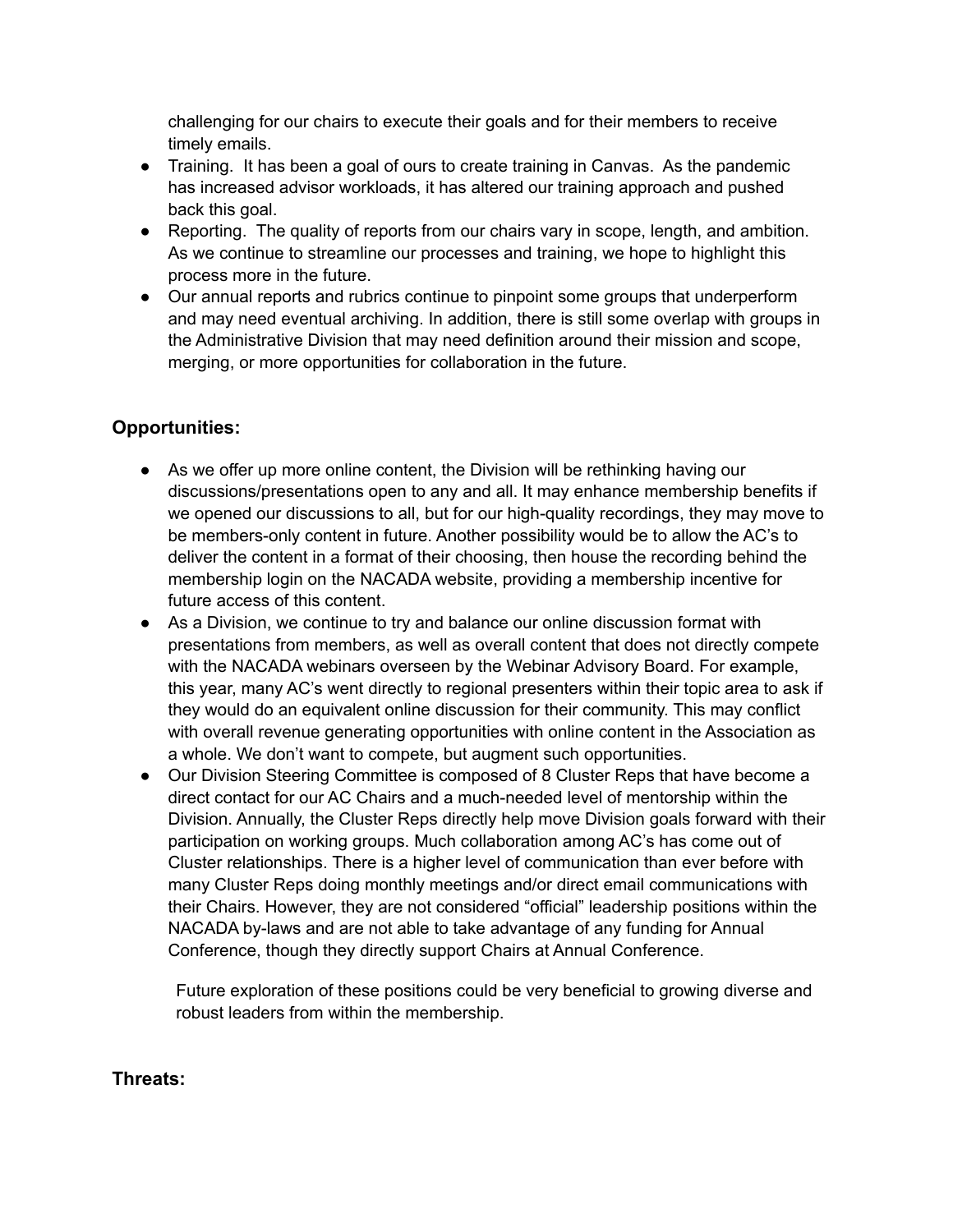● The pandemic has made it especially challenging to keep the AC Chair roles active. We have had an influx of chairs who have stepped down due to either increasing responsibilities at their institutions or a change in position. These shifts will create a greater challenge in providing sustainable leadership for the chair roles and preventing active communities from being archived.

Prepared by:

Amber Kargol Wendy Schindler Liz Alcantara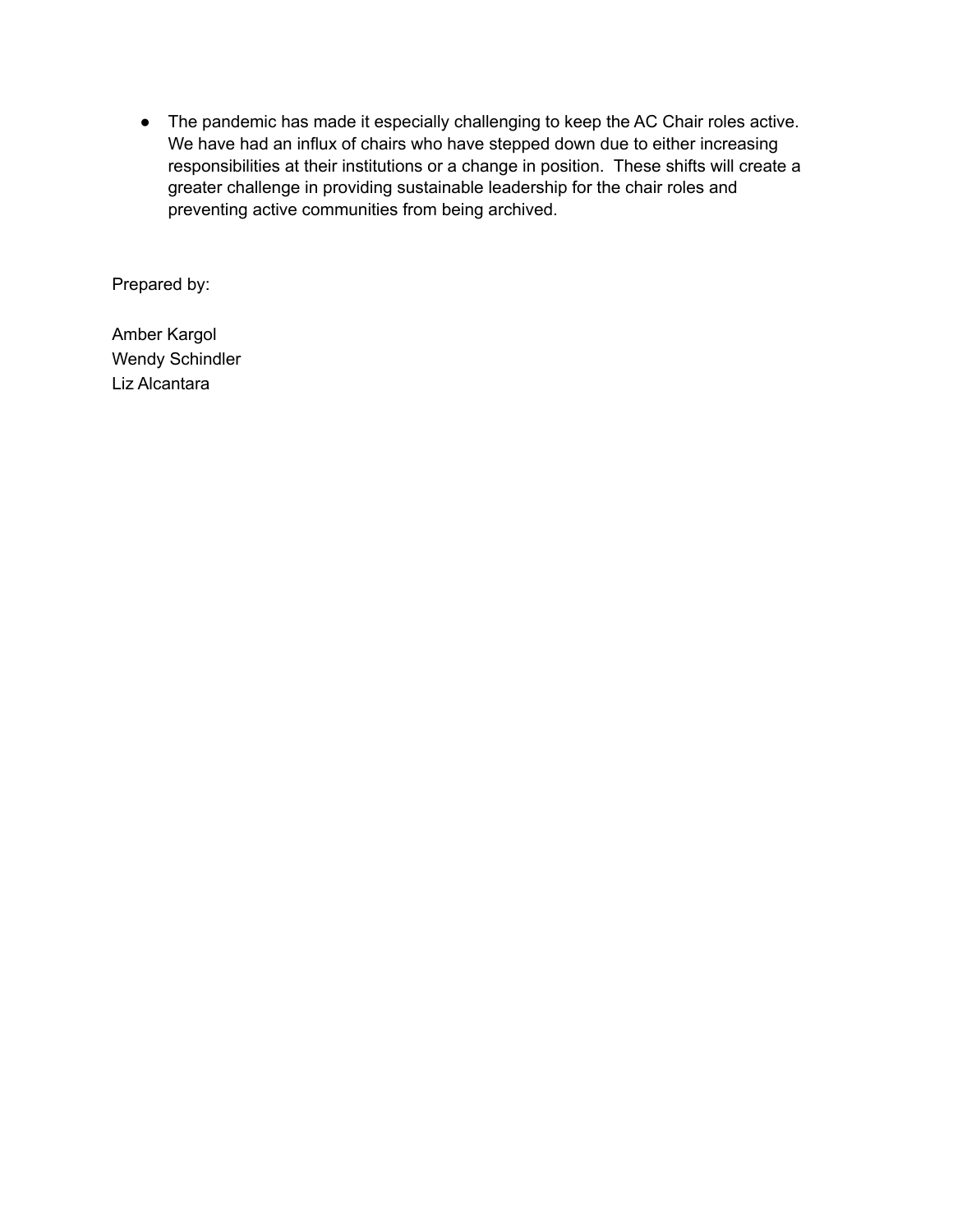

**Advising Community Division Report 2020-2021**

**Submitted by Amber Kargol [\(akargol@iastate.edu](mailto:akargol@iastate.edu)) and Wendy Schindler [\(wkschindler@gmail.com\)](mailto:wkschindler@gmail.com)**

Columns 7 and 8 are completed for the progress report due September 1, 2021. Please send your report to the Executive Director, President, and Vice President.

| 1. NACADA<br><b>Strategic Goal(s)</b><br>(List strategic<br>goal(s) related<br>to the outcome) | 2. Specific desired<br>outcome<br><b>What you want</b><br>to occur as a<br>result of your<br>efforts; what you<br>want someone to<br>know, do, or<br>value) | 3. Actions,<br>activities or<br>opportunities<br>for outcome to<br>occur<br>(What processes<br>need to be in<br>place to achieve<br>desired outcome) | 4. Outcome<br>measurements<br>& related data<br>instrument(s)<br>(How will you<br>specifically<br>measure the<br><b>outcome and with</b><br>what instruments?<br>e.g. survey, focus<br>group) | Other groups or<br>5.<br>individuals (if<br>any) to connect<br>with in<br>achieving this<br>outcome<br>(List<br>opportunities for<br>collaboration<br>with other<br><i><b>groups</b></i> | 6. Challenges (if<br>any)<br>anticipated<br>in achieving<br>this<br>outcome<br>(How will you<br>address issues that<br>arise as you work<br>to achieve the<br>outcome?) | 7. Progress toward<br>achieving<br>outcome<br>(Only completed<br>for September<br>2021 report) | 8. Future<br>action(s)<br>based on data<br>(Data-informed<br>decisions)<br>(Only completed<br>for September<br>2021 report) |
|------------------------------------------------------------------------------------------------|-------------------------------------------------------------------------------------------------------------------------------------------------------------|------------------------------------------------------------------------------------------------------------------------------------------------------|-----------------------------------------------------------------------------------------------------------------------------------------------------------------------------------------------|------------------------------------------------------------------------------------------------------------------------------------------------------------------------------------------|-------------------------------------------------------------------------------------------------------------------------------------------------------------------------|------------------------------------------------------------------------------------------------|-----------------------------------------------------------------------------------------------------------------------------|
| Goal #7: Expand<br>the use of                                                                  | The Division Reps<br>and EO Liaison will                                                                                                                    | The Division Reps<br>and EO Liaison will                                                                                                             | Is the automated<br>system or                                                                                                                                                                 | EO Staff - for<br>technology                                                                                                                                                             | Since this will be a<br>newly                                                                                                                                           | Automated<br>communication has                                                                 | Reassess<br>automated                                                                                                       |
| innovative                                                                                     | explore the                                                                                                                                                 | explore technology                                                                                                                                   | alternative                                                                                                                                                                                   |                                                                                                                                                                                          | implemented                                                                                                                                                             | been put on hold as                                                                            | communication                                                                                                               |
| technology tools                                                                               | development of                                                                                                                                              | options and                                                                                                                                          | communication                                                                                                                                                                                 | AC chairs - for                                                                                                                                                                          | technology,                                                                                                                                                             | there have been                                                                                | plan in the future                                                                                                          |
| and resources to                                                                               | automated                                                                                                                                                   | communication                                                                                                                                        | plan put into                                                                                                                                                                                 | individualized                                                                                                                                                                           | learning its full and                                                                                                                                                   | some changes to                                                                                |                                                                                                                             |
| support the work                                                                               | communication to                                                                                                                                            | systems currently                                                                                                                                    | place (Y/N)? Does                                                                                                                                                                             | messaging to their                                                                                                                                                                       | robust capabilities                                                                                                                                                     | personnel in the EO                                                                            |                                                                                                                             |
| of the Association.                                                                            | engage members                                                                                                                                              | being used.                                                                                                                                          | the newly                                                                                                                                                                                     | membership                                                                                                                                                                               | will initially be                                                                                                                                                       |                                                                                                |                                                                                                                             |
|                                                                                                | when they join                                                                                                                                              |                                                                                                                                                      | implanted system                                                                                                                                                                              |                                                                                                                                                                                          | challenging.                                                                                                                                                            |                                                                                                |                                                                                                                             |
|                                                                                                | and/or change AC                                                                                                                                            |                                                                                                                                                      | have some other                                                                                                                                                                               | Cluster Reps-to<br>assist with                                                                                                                                                           |                                                                                                                                                                         | The ACD held                                                                                   | Continue to hold                                                                                                            |
|                                                                                                | membership                                                                                                                                                  |                                                                                                                                                      | automated<br>messaging                                                                                                                                                                        | coordination                                                                                                                                                                             | Additionally,<br>working with each                                                                                                                                      | virtual training for<br>chairs beyond our                                                      | virtual training as<br>verbal feedback has                                                                                  |
|                                                                                                | The Division Reps                                                                                                                                           |                                                                                                                                                      | capability? (Y/N)                                                                                                                                                                             |                                                                                                                                                                                          | chair to provide                                                                                                                                                        | <b>Annual Division</b>                                                                         | been positive about                                                                                                         |
|                                                                                                | and EO Liaison will                                                                                                                                         | The Division                                                                                                                                         |                                                                                                                                                                                               |                                                                                                                                                                                          | personalized and                                                                                                                                                        | <b>Meeting Topics</b>                                                                          | the "just in time"                                                                                                          |
|                                                                                                | work with AC                                                                                                                                                | Reps and EO                                                                                                                                          | There will be                                                                                                                                                                                 |                                                                                                                                                                                          | timely messaging                                                                                                                                                        | covered for new                                                                                | approach.                                                                                                                   |
|                                                                                                | Chairs to effectively                                                                                                                                       | Liaison will                                                                                                                                         | fewer e-mails                                                                                                                                                                                 |                                                                                                                                                                                          | for new members                                                                                                                                                         | chairs and current                                                                             |                                                                                                                             |
|                                                                                                | communicate with                                                                                                                                            | work with AC                                                                                                                                         | regarding who is                                                                                                                                                                              |                                                                                                                                                                                          | may be a                                                                                                                                                                | chairs included                                                                                | Put the current                                                                                                             |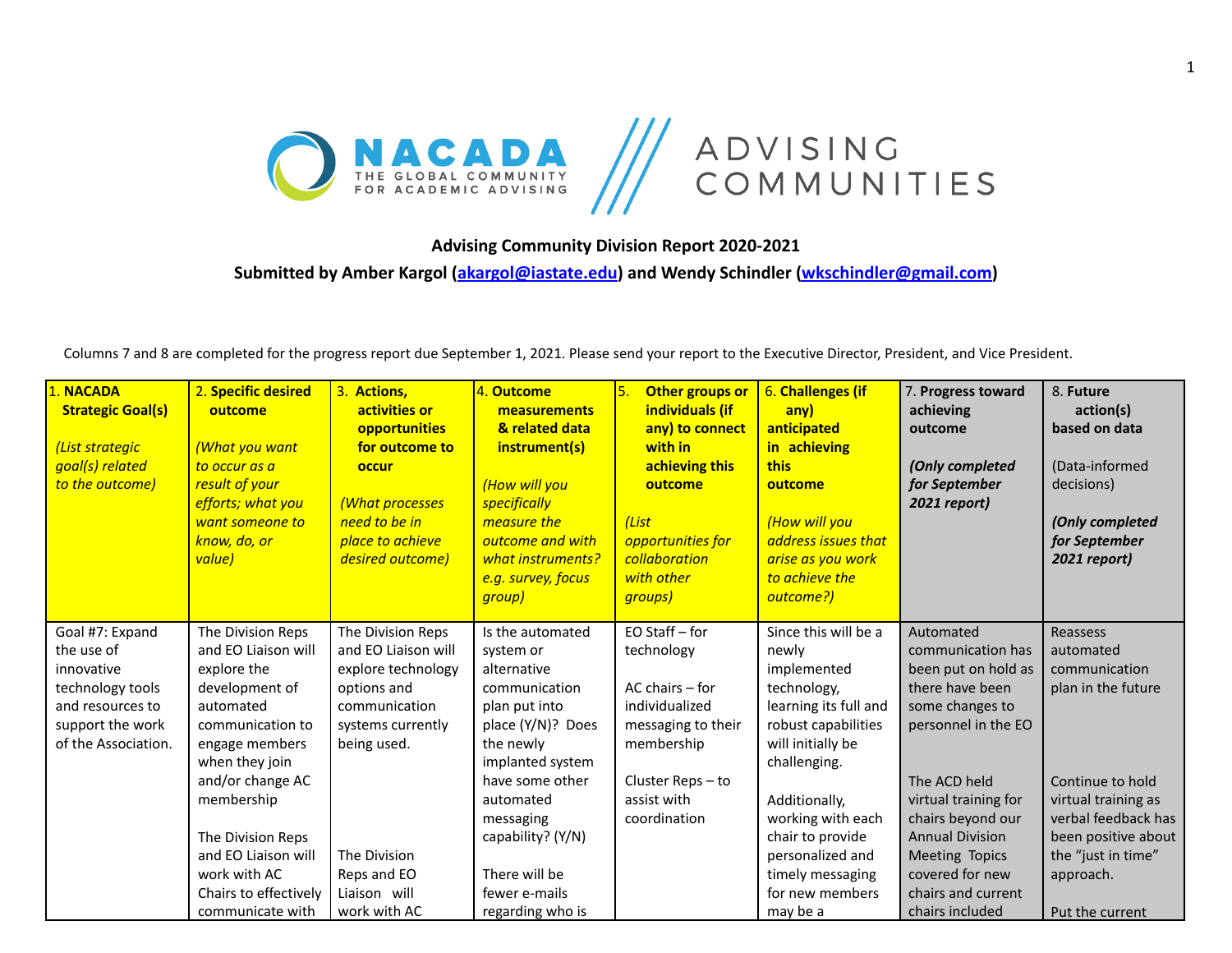|                                                                                                                                                          | AC members prior<br>to Annual<br>Conference and<br>other key events<br>throughout the<br>year for continual<br>member<br>engagement                                                                                                                                                                                        | Chairs to create<br>a<br>communications<br>plan that<br>compliments<br>existing<br>communication<br>strategies within<br>the EO.<br>.                                                                                                                                                                                                                                                       | responding to<br>which questions,<br>when, and how.<br>There will be fewer<br>listserv e-mails<br>sent out, and<br>e-mails will be<br>more<br>comprehensive on<br>their information.                                                                                           |                                                                                | challenge, simply<br>given the number<br>of AC Chairs.                                                                                                                                                                                                                                                                                                                                                                                                    | items such as<br>proposal reviews,<br>communicating<br>with AC members,<br>creating a steering<br>committee, etc.<br>The ACD steering<br>committee met<br>monthly to provide<br>cluster reps with<br>timely information<br>for chairs.<br>Additionally,<br>comprehensive<br>emails were sent to<br>all chairs with<br>pertinent<br>information. | communication<br>plan in writing so<br>that future leaders<br>have a template to<br>work from, rather<br>than passing<br>information by<br>word of mouth.<br>Develop the ACD<br>Canvas shell to<br>house information<br>for chairs in one<br>convenient<br>location.                                                                                                                                                                         |
|----------------------------------------------------------------------------------------------------------------------------------------------------------|----------------------------------------------------------------------------------------------------------------------------------------------------------------------------------------------------------------------------------------------------------------------------------------------------------------------------|---------------------------------------------------------------------------------------------------------------------------------------------------------------------------------------------------------------------------------------------------------------------------------------------------------------------------------------------------------------------------------------------|--------------------------------------------------------------------------------------------------------------------------------------------------------------------------------------------------------------------------------------------------------------------------------|--------------------------------------------------------------------------------|-----------------------------------------------------------------------------------------------------------------------------------------------------------------------------------------------------------------------------------------------------------------------------------------------------------------------------------------------------------------------------------------------------------------------------------------------------------|-------------------------------------------------------------------------------------------------------------------------------------------------------------------------------------------------------------------------------------------------------------------------------------------------------------------------------------------------|----------------------------------------------------------------------------------------------------------------------------------------------------------------------------------------------------------------------------------------------------------------------------------------------------------------------------------------------------------------------------------------------------------------------------------------------|
| Goal #2. Provide<br>professional<br>development<br>opportunities that<br>are responsive to<br>the needs of<br>advisors and<br>advising<br>administrators | Review the<br>organization of AC<br>business meetings<br>and sponsored<br>sessions at the<br><b>Annual Conference</b><br>to determine most<br>effective<br>configuration for<br>membership<br>participation and<br>engagement.<br>Review the data<br>and processes from<br>the 2020 virtual<br>business meeting<br>format. | The Division<br>Reps and EO<br>Liaison will work<br>with the Annual<br>Conference<br><b>Advisory Board</b><br>& relevant EO<br>Staff to discuss<br>how to best<br>obtain historical<br>data to assess<br>membership and<br>meeting<br>attendance, and<br>use that data to<br>make a well<br>informed<br>decision related<br>to scheduling<br>Develop a<br>working group<br>with the Cluster | Determine if any<br>adjustments need<br>to be made (Y/N)<br>Determine if any<br>adjustments can<br>be made (Y/N)<br>Were adjustments<br>made that could<br>be made (Y/N)<br>Is additional data<br>needed for further<br>discussion (Y/N)<br>and if so, what<br>data is needed? | Annual Conference<br><b>Advisory Board</b><br>EO Staff,<br><b>Cluster Reps</b> | Changes were made<br>to the AC business<br>meetings this year<br>due to the<br>pandemic. How will<br>that look moving<br>forward with the<br>2021 Annual<br>Conference?<br>There are a limited<br>number of<br>conference sessions<br>spaces available for<br>business meetings<br>and sponsored<br>sessions to be held<br>during annual<br>conference. Even if<br>data indicate that<br>changes should be<br>made, it may not be<br>possible to create a | Due to the ongoing<br>pandemic, the<br>potential for<br>considering a<br>change to the<br>current business<br>meeting and<br>sponsored session<br>configuration has<br>been put on hold.                                                                                                                                                        | Once the global<br>health crisis<br>surrounding<br>COVID-19 is more<br>stable, the ACD will<br>revisit this issue<br>and consider the<br>best way to make<br>business meetings<br>available to all<br>members, not just<br>those who attend<br>the Annual<br>Conference.<br>We have reserved<br>dates in November<br>for AC's to host<br>optional meetings<br>to connect with<br>members if they<br>did not attend the<br>annual conference. |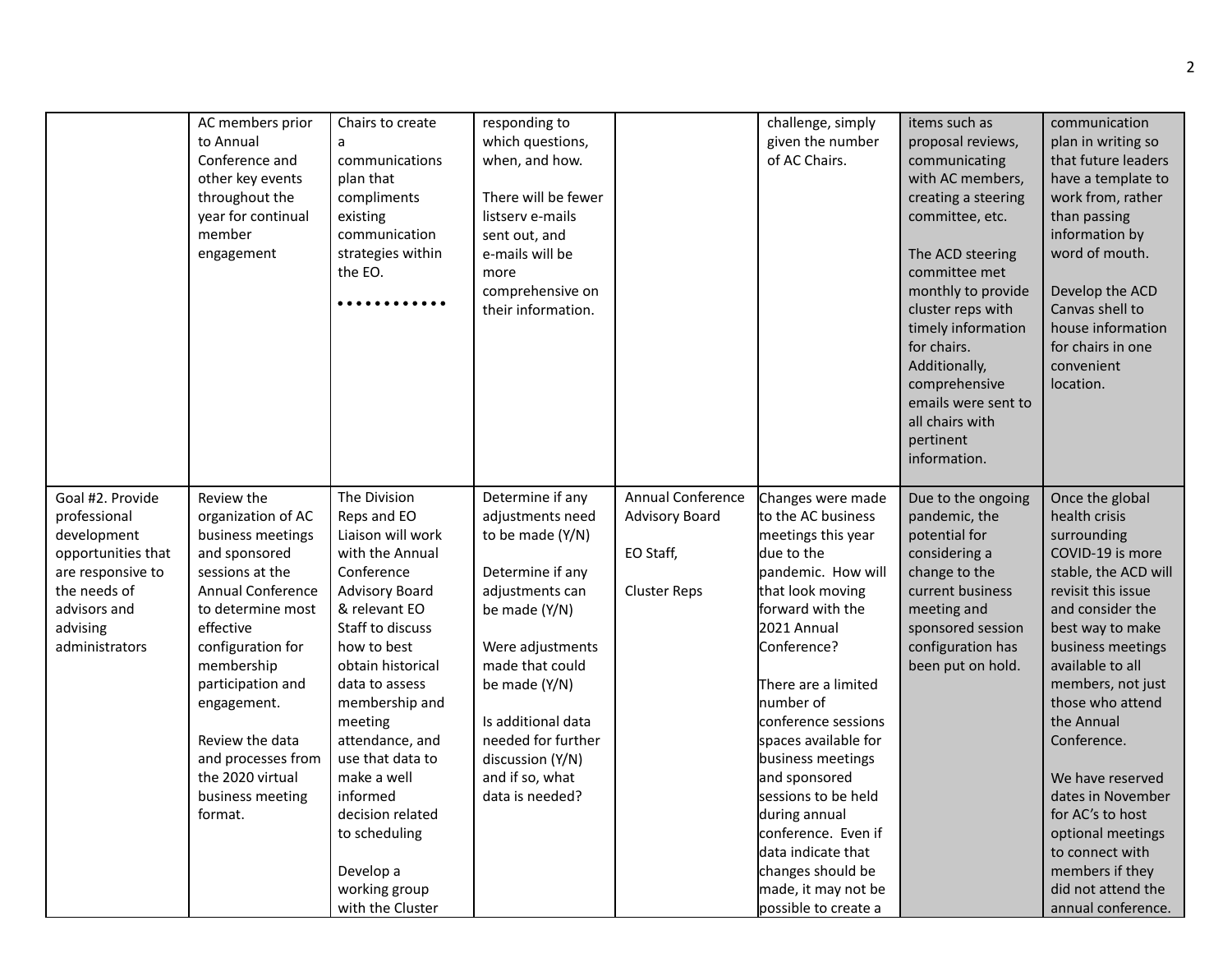|                                                                                    |                                                          | Reps to explore<br>the format of<br>business<br>meetings and<br>sponsored<br>sessions moving<br>forward.                                                                                                                                                                                                                        |                                                                                                                                                                                                                                                                                                                                                                      |                                                          | perfect, overlap-free<br>schedule, or even<br>one that minimizes<br>the current overlap<br>reported by some<br>members.                                                                                           |                                                                                                                                                                                                                                                 |                                                                                                                                                   |
|------------------------------------------------------------------------------------|----------------------------------------------------------|---------------------------------------------------------------------------------------------------------------------------------------------------------------------------------------------------------------------------------------------------------------------------------------------------------------------------------|----------------------------------------------------------------------------------------------------------------------------------------------------------------------------------------------------------------------------------------------------------------------------------------------------------------------------------------------------------------------|----------------------------------------------------------|-------------------------------------------------------------------------------------------------------------------------------------------------------------------------------------------------------------------|-------------------------------------------------------------------------------------------------------------------------------------------------------------------------------------------------------------------------------------------------|---------------------------------------------------------------------------------------------------------------------------------------------------|
| Goal #6: Engage in<br>ongoing<br>assessment of all<br>facets of the<br>Association | Conduct a<br>comprehensive<br>review of the ACD<br>Fair. | Establish clear and<br>formal goals for the<br>ACD Fair.<br>Assess the viability<br>of the ACD Fair as<br>an activity<br>If the decision is<br>made to continue<br>the ACD Fair, in<br>what ways can the<br>fair experience be<br>digitized and the<br>information shared<br>be made more<br>accessible to<br>more/all members? | ACD Fair was<br>determined to be a<br>viable AC activity<br>(Y/N)<br>If yes, clear and<br>formal goals are<br>established for the<br>ACD Fair (Y/N)<br>A method of<br>internal<br>assessment is<br>established for<br>chairs to review<br>the effectiveness<br>of the ACD Fair as<br>it meets their chair<br>needs and the<br>established goals<br>(Y/N)<br><u>.</u> | Cluster Reps in<br>working groups<br>Council - for input | It will be<br>challenging to<br>obtain a consensus<br>around the idea of<br>the ACD Fair, as<br>preliminary polls<br>indicate it means<br>different things to<br>different people<br>and goals among<br>ACs vary. | After considering<br>goals for the ACD<br>fair (increased<br>awareness of the<br>division as a<br>whole), the ACD<br>has changed the<br>format for 2021 to<br>include posters<br>about the division<br>rather than about<br>each individual AC. | The ACD will assess<br>the success of the<br>updated ACD fair<br>format after Annual<br>2021 and make<br>appropriate<br>updates in the<br>future. |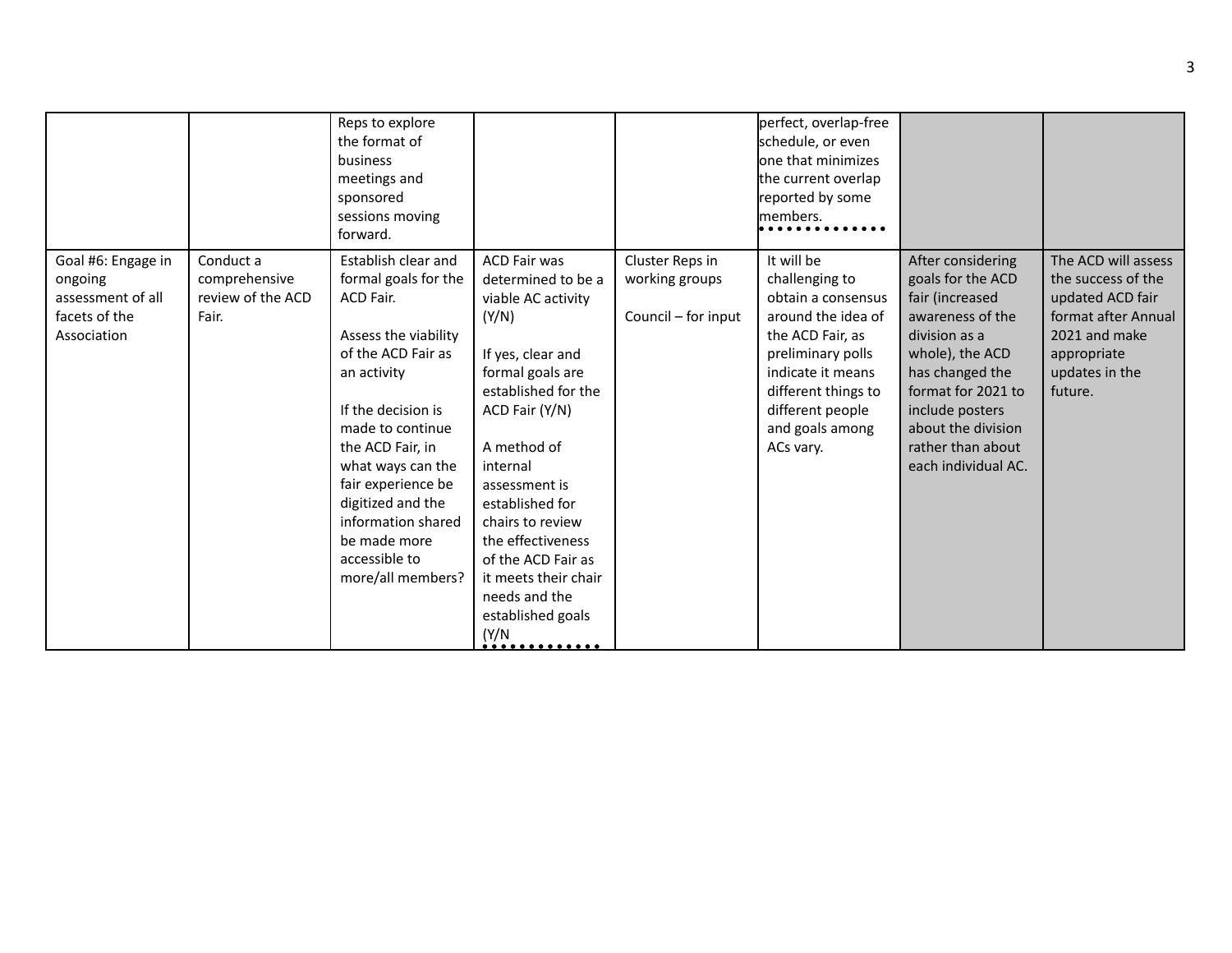| Goal #1: Expand    | Gain feedback from | The Division Reps    | Was feedback     | <b>Annual Conference</b> | Crafting a survey    | This goal was also | ACD leaders have        |
|--------------------|--------------------|----------------------|------------------|--------------------------|----------------------|--------------------|-------------------------|
| and communicate    | chairs regarding   | and EO Liaison will  | solicited from   | <b>Advisory Board</b>    | that will glean      | put on hold due to | plans to schedule a     |
| the scholarship of | the proposal       | work with the        | ACD Chairs (Y/N) |                          | information          | the pandemic.      | meeting with EO         |
| academic advising  | reading process.   | Annual Conference    |                  | EO Staff                 | needed for this      |                    | staff after Annual      |
|                    |                    | Advisory Board &     |                  |                          | goal.                |                    | 2021 to discuss         |
|                    |                    | relevant EO Staff to |                  | <b>Cluster Reps</b>      |                      |                    | options for changes     |
|                    |                    | discuss and          |                  |                          | Another challenge    |                    | to the proposal         |
|                    |                    | determine the        |                  |                          | will be for brand    |                    | reading process.        |
|                    |                    | feedback needed      |                  |                          | new chairs who       |                    |                         |
|                    |                    | from chairs to       |                  |                          | have not been        |                    | <b>ACD leaders will</b> |
|                    |                    | streamline this      |                  |                          | involved in this     |                    | hold a town-hall        |
|                    |                    | process.             |                  |                          | process in the past. |                    | style meeting for       |
|                    |                    |                      |                  |                          |                      |                    | AC chairs to express    |
|                    |                    |                      |                  |                          |                      |                    | their feedback          |
|                    |                    |                      |                  |                          |                      |                    | about proposal          |
|                    |                    |                      |                  |                          |                      |                    | reading.                |
|                    |                    |                      |                  |                          |                      |                    |                         |
|                    |                    |                      |                  |                          |                      |                    |                         |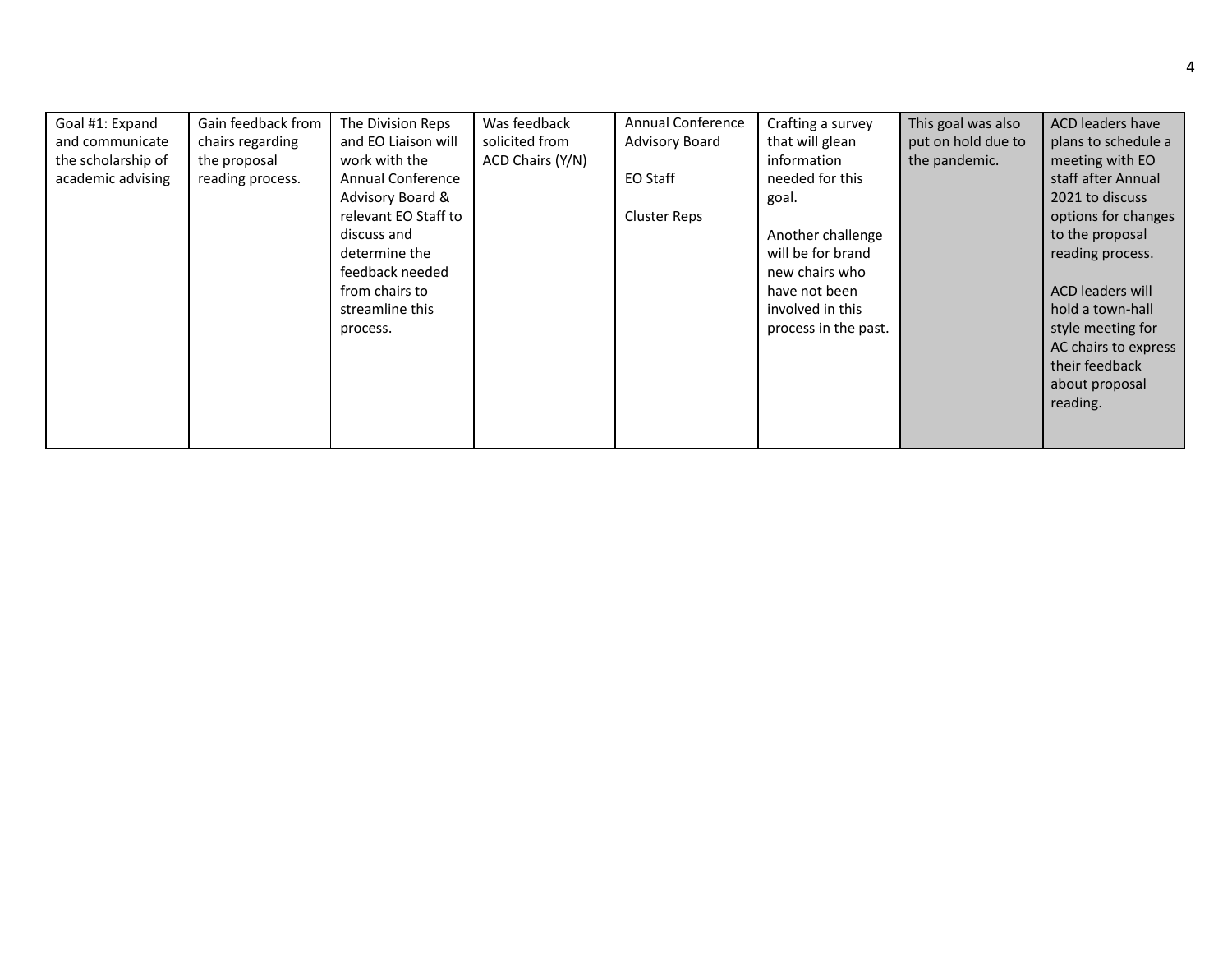| Goal #2: Provide   | Provide more        | Connect with the         | Were ACD           | Cluster Reps in        | The challenge will   | ACD leaders met        | Consider tabling for  |
|--------------------|---------------------|--------------------------|--------------------|------------------------|----------------------|------------------------|-----------------------|
| professional       | education to the    | EO and regional          | educational        | working groups         | be to determine      | with Region            | the ACD at 2022       |
| development        | general NACADA      | conference chairs        | materials created  |                        | how to best          | Division leaders to    | region conferences.   |
| opportunities that | membership to       | to determine how         | (Y/N)              | EO Staff               | distribute these     | discuss potential      |                       |
| are responsive to  | increase visibility | best to                  |                    |                        | materials due to     | tabling for the ACD    | Consider creating a   |
| the needs of       | for the ACD as a    | communicate our          |                    | <b>Region Division</b> | the changing         | at future region       | concurrent session    |
| advisors and       | whole.              | message through          |                    | Reps                   | format of regional   | conferences. This      | template in the       |
| advising           |                     | the online               | If yes, were those |                        | conferences this     | was unable to take     | future. Also          |
| administrators     | Create a template   | conference format.       | materials          |                        | year.                | place in 2021 due      | consider              |
|                    | a concurrent        |                          | distributed/imple  |                        |                      | to the virtual         | alternatives such as  |
|                    | session that can    | Connect with the         | mented at 2021     |                        | Another challenge    | format of the          | a video that can be   |
|                    | be presented at     | <b>Annual Conference</b> | conferences?       |                        | will be determining  | conferences.           | sent out to new       |
|                    | regional/annual     | Advisory Board &         |                    |                        | the best times to    |                        | <b>NACADA</b> members |
|                    | conferences, a      | relevant EO Staff to     |                    |                        | utilize these for    | Creating a             | and information       |
|                    | handout to          | determine how            |                    |                        | future               | concurrent session     | that can be           |
|                    | educate others on   | best to                  |                    |                        | opportunities.       | template was put       | provided via          |
|                    | how to find the     | communicate our          |                    |                        |                      | on hold due to the     | conference apps.      |
|                    | four communities    | message at the           |                    |                        |                      | pandemic and the       |                       |
|                    | of which they are   | Annual Conference.       |                    |                        |                      | uncertainty of         |                       |
|                    | a member, and/or    |                          |                    |                        |                      | virtual vs in-person   |                       |
|                    | create and          |                          |                    |                        |                      | conferences for        |                       |
|                    | provide a small     |                          |                    |                        |                      | 2021.                  |                       |
|                    | tool to put into    |                          |                    |                        |                      |                        |                       |
|                    | conference          |                          |                    |                        |                      |                        |                       |
|                    | materials           |                          |                    |                        |                      |                        |                       |
|                    | (handout, ad for    |                          |                    |                        |                      |                        |                       |
|                    | conference          |                          |                    |                        |                      |                        |                       |
|                    | program, etc).      |                          |                    |                        |                      |                        |                       |
| Goal #5: Develop   | Structure clear,    | Continue to              |                    | Cluster Reps in a      | The pandemic and     | The ACD held           | Continue to hold      |
| and sustain        | consistent, and     | develop the Canvas       | Were goals set?    | working group          | workload for         | virtual training for   | virtual training as   |
| effective          | transparent         | course created in        | (Y/N)              |                        | advisers will be a   | chairs beyond our      | verbal feedback has   |
| Association        | expectations for    | 2020.                    |                    |                        | challenge as         | <b>Annual Division</b> | been positive about   |
| leadership.        | division roles      |                          | If yes, were any   |                        | volunteers have      | <b>Meeting Topics</b>  | the "just in time"    |
|                    | through the         | Create a working         | of those goals     |                        | less time available. | covered for new        | approach.             |
|                    | development of      | group with Cluster       | met?               |                        |                      | chairs and current     |                       |
|                    | sustainable         | Reps to set goals        |                    |                        | Creating content     | chairs included        | Consider              |
|                    | training materials  | for content              |                    |                        | that will last       | items such as          | developing the        |
|                    |                     | creation and             |                    |                        | multiple years will  | proposal reviews,      | Canvas course as a    |
|                    |                     | distribution.            |                    |                        | also be              | communicating          | future goal, once     |
|                    |                     |                          |                    |                        | challenging.         | with AC members,       | information is more   |
|                    |                     |                          |                    |                        |                      |                        |                       |